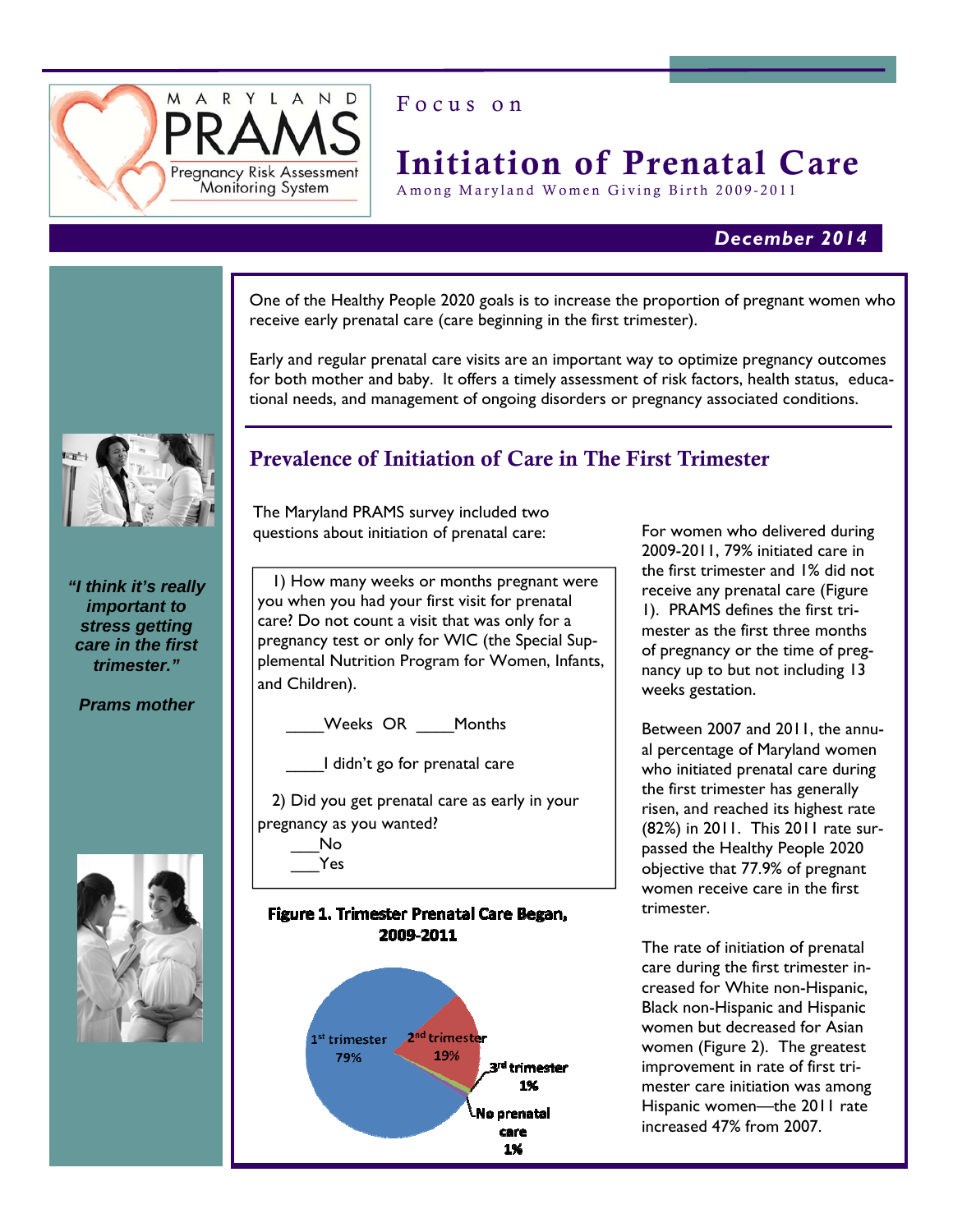*Page 2* **Focus on Initiation of Prenatal Care** 

## Factors Associated with Initiating Care After the First Trimester

#### **Table 1. Percent of Mothers Initiating Prenatal Care After the First Trimester, 2009-2011**

| Factor                                                                                             | ℅                               |
|----------------------------------------------------------------------------------------------------|---------------------------------|
| Age, years<br>< 18<br>$18 - 19$<br>$20 - 24$<br>$25 - 34$<br>$35+$                                 | 47<br>38<br>30<br>17<br>16      |
| Race/Ethnicity<br>White, Non-Hispanic<br>Black, Non-Hispanic<br>Asian, Non-Hispanic<br>Hispanic    | 10<br>28<br>21<br>38            |
| Education, years<br>< 12<br>12<br>$13 - 15$<br>$16+$                                               | 43<br>30<br>19<br>7             |
| Insurance, at delivery<br>Private<br>Medicaid<br>Military<br>None                                  | 8<br>36<br>12<br>60             |
| <b>WIC during Pregnancy</b><br>No<br>Yes                                                           | 9<br>35                         |
| Pregnancy Intention<br>Intended, used ART*<br>Intended, no ART*<br><b>Wanted later</b><br>Unwanted | 4<br>$\overline{0}$<br>29<br>39 |
| Physical abuse, year before<br>or during pregnancy<br>Yes<br>No                                    | 34<br>20                        |

\*\*ART = Assisted Reproductive Technology



The prevalence of late (after 1st trimester) prenatal care was highest among women who were uninsured (60%) and lowest among users of assisted reproductive technology (4%) (Table 1). Both maternal age and education were directly related to early prenatal care. The older the mother or the more years of education completed, the more likely that prenatal care was initiated in the first trimester.

Among women who reported that they did not access prenatal care as early as desired, 78% who "wanted to keep the pregnancy secret" did not initiate prenatal care in the first trimester. Being too busy and lack of childcare or transportation were other factors likely to result in late prenatal care (Figure 3).

#### Figure 3. Factors Likely to Result in Late Prenatal Care, 2009-2011

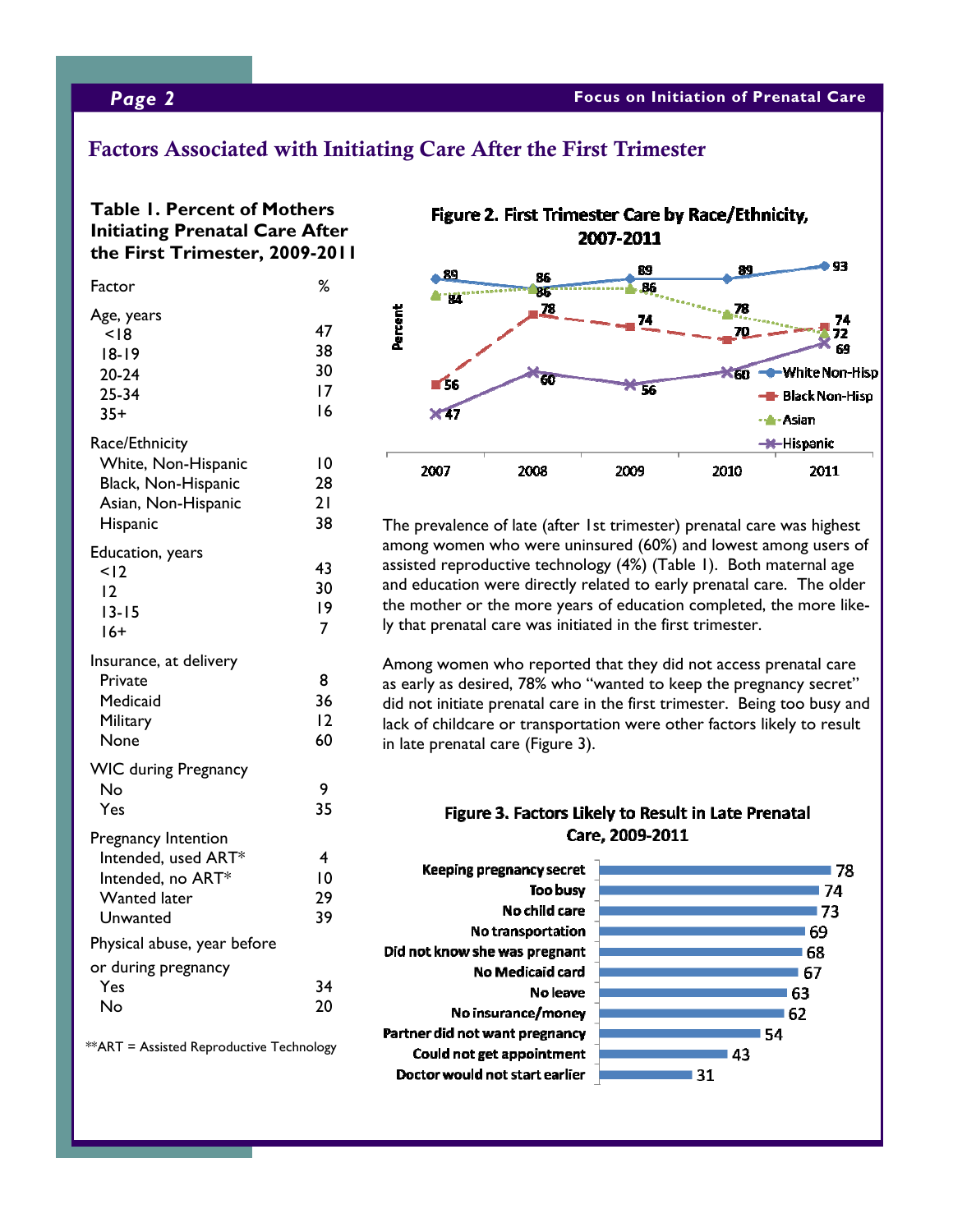#### **Focus on Initiation of Prenatal Care** *Page 3*

### Stressors and Late Prenatal Care

#### **able 1II. Percentage of Mothers Reporting Smoking, Alcohol Table 2. Percent of Mothers Initiating Prenatal Care After the First Trimester by Stress Factors, 2009-2011**

| Factor                                | ℅        |
|---------------------------------------|----------|
| Separation/divorce<br>Yes<br>No       | 31<br>20 |
| Homeless<br>Yes                       | 45       |
| Partner lost job<br>Yes<br>No         | 28<br>19 |
| Mother lost job<br>Yes                | 35       |
| Partner did not want pregnancy<br>Yes | 35       |
| Could not pay bills<br>Yes            | 33       |
| Partner in jail<br>Yes<br>No          | 32<br>20 |

**Absolute Pri-** Stressful situations, experi-**Jurisdiction Control During During Alcohol During Alcohol During Alcohol During Alcohol During Alcohol During A** late (after the first trimester)  $\left| \begin{array}{c} \text{d} & \text{d} \\ \text{d} & \text{d} \text{d} \end{array} \right|$  $\alpha$  care included mothers who  $\alpha$  and  $\alpha$  in  $\alpha$ reported that they were  $\begin{array}{ccc} \text{1.5}\ \text{2.5}\ \text{3.5}\ \text{4.6}\ \text{5.6}\ \text{5.7}\ \text{6.8}\ \text{6.8}\ \text{7.8}\ \text{7.8}\ \text{8.8}\ \text{8.8}\ \text{8.8}\ \text{9.8}\ \text{9.8}\ \text{1.8}\ \text{1.8}\ \text{1.8}\ \text{1.8}\ \text{1.8}\ \text{1.8}\ \text{1.8}\ \text{1.8}\ \text{1.8}\ \text{1.8}\ \text{1.8}\ \text{1.8}\$  $A$ natal care late), lost their jobs  $\overline{a}$ Baltimore 5.2 ( 3.5- 6.8) 89.8 (87.8- 91.8) even though they wanted to partners did not want the  $\Box$  pregnancy (35%). (Table 2).  $\Box$ Caroline 7.0 (11 Mink that 11 Momen who reported that 11 mink that 11 mink that 11 mink that 11 mink that 11 m<br>The contract 11 mink of the 11 mink of 11 mink that 11 mink that 11 mink that 11 mink that 11 mink that 11 min they were homeless had great-<br> $\begin{array}{ccc} \hline & \circ & \circ & \circ \\ \hline & \circ & \circ & \circ \end{array}$ er than twice the prevalence **Fig. 1.1-16.12** son would who were not homeless  $(45\%)$ vs. 19%). Women who had Frederick paying the sins also procedure that approximately twice the born, were associated with prenatal eare included... Edua<br> **Example 2 I** enced by the mother during prenatal care initiation. Leadhomeless (45% accessed prekeep working (35%) or whose of late prenatal care as those problems paying the bills also

prevalence of late prenatal **Fig.10.8** (98.7-100) **10.7-100.0**  $\int$  care (33% vs. 17%).

Howard 12.9 ( 6.8-19.0) 89.3 (86.2- 92.3) Kent 13.5 ( 6.4-20.5) 100.0 (100 -100.0) Montgomery 13.8 ( 7.4-20.2) 90.5 (88.8- 92.1) Prince George's 19.5 ( 5.6-33.4) 94.2 (92.4- 95.9)

#### *"I don't think it was right for me to have to wait so long for my Medicaid card."*

*"I think that if I had gotten prenatal care sooner, my son wouldn't have been 2 months early. "* 

### **Discussion**

Four out of every five women who delivered in 2009-2011 initiated prenatal care during the first trimester. The trend in mothers receiving early (first trimester) prenatal care has generally been improving in Maryland since 2007 and reached its highest prevalence in 2011 (82%).

However, there are still many women who accessed prenatal care late (after the first trimester). Over 40% of mothers who were uninsured, under 18 years of age or had not finished high school initiated prenatal care after the first trimester. An unwanted pregnancy by the mother

with late prenatal care. Promotion of  $\Box$  $\begin{array}{|c|c|c|}\n\hline\n\text{LARC (long acting reversible contra--} & \textcolor{red}{\text{Sigma}}\n\hline\n\end{array}$ who are not planning to become preg- $T$ ant.  $T$ or partner was significantly associated ception) may be beneficial for women nant.

 $\mathsf{H}$ elp with other stressors such as lack of health insurance coverage, homelessness, child care or transportation may also improve access to early prenatal care.

#### *PRAMS mothers*